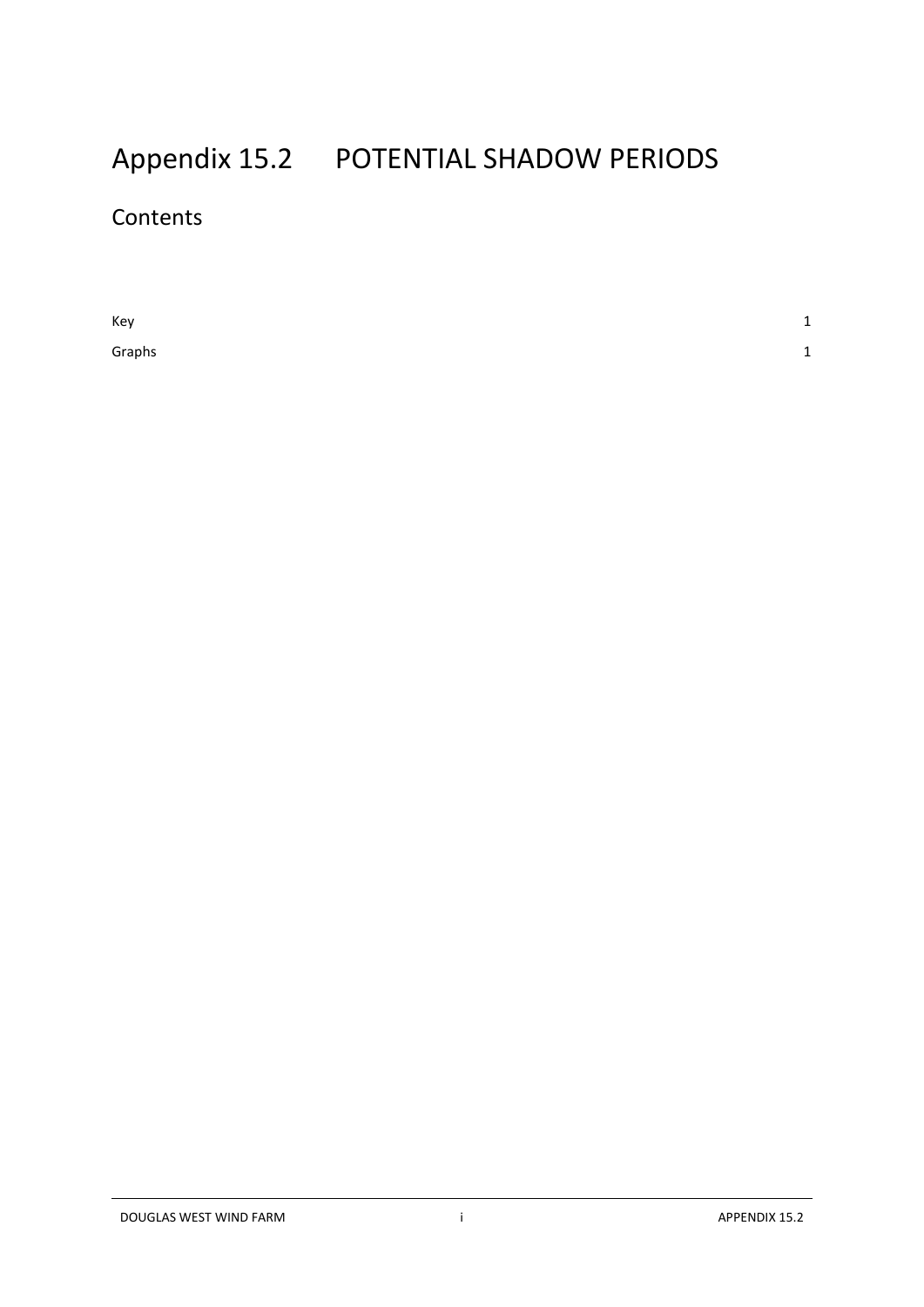This page is left intentionally blank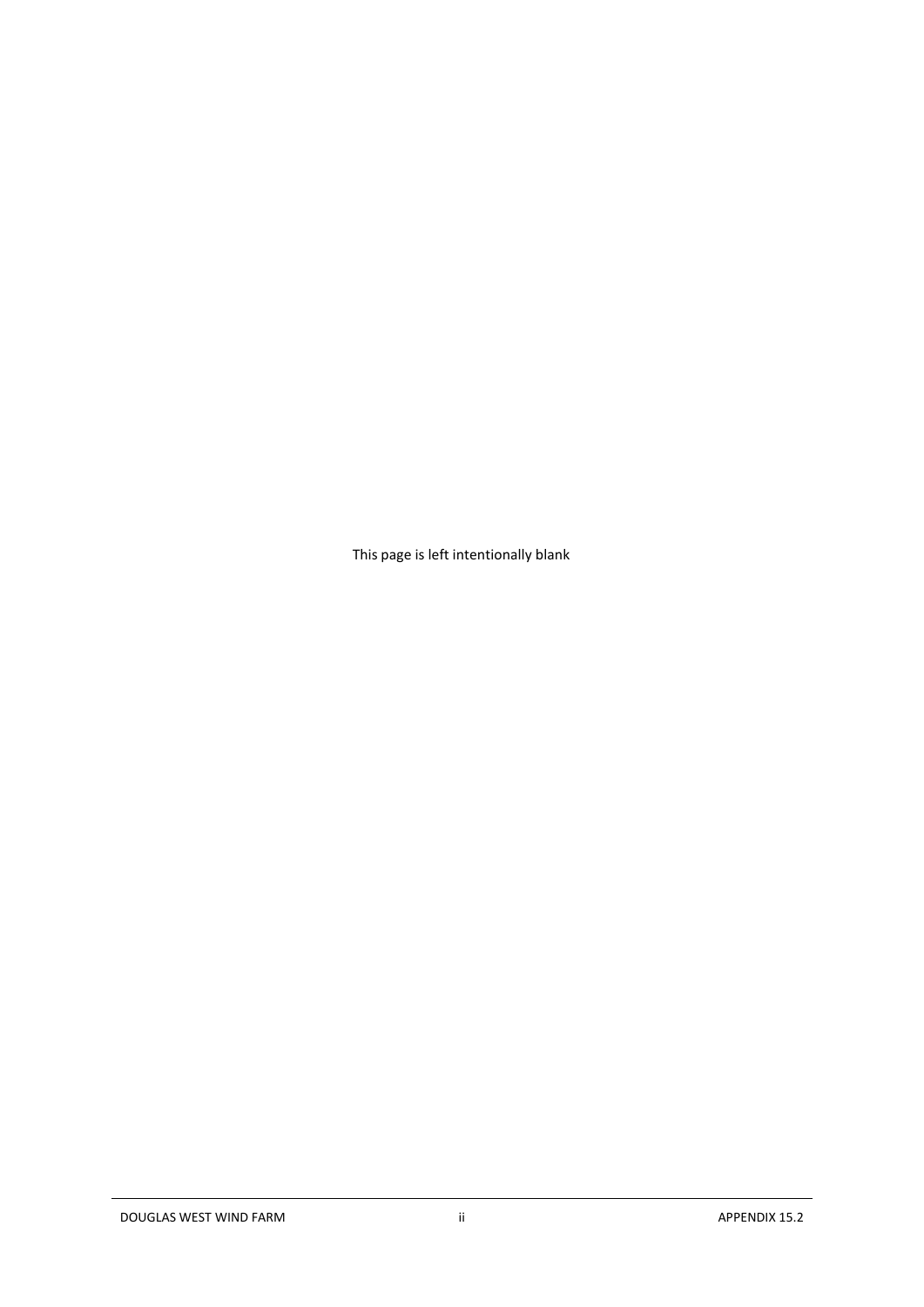## Appendix 15.2 POTENTIAL SHADOW PERIODS

<span id="page-2-0"></span>Graphs A15.1 to A15.7 below visually represent the potential periods when each receptor may experience shadow flicker during the operational phase of the Revised Development. These are calculated using commercial software model WindPro Version 3.1.617 which takes into account the movement of the sun relative to the time of day and time of year predicting the time and duration of expected shadow flicker at each window of an affected receptor (refer to Chapter 15). These graphs represent a worst case scenario assuming no mitigation as explained in Chapter 15.



#### *Graphs*



#### **Graph A15.1 – Theoretical Shadow Flicker Periods for Receptor 1 (8 Middlemuir Road)**

There is potential for Turbine 01 to cause shadow flicker for a period in the early afternoon from December through to early-January.

DOUGLAS WEST WIND FARM **1** APPENDIX 15.2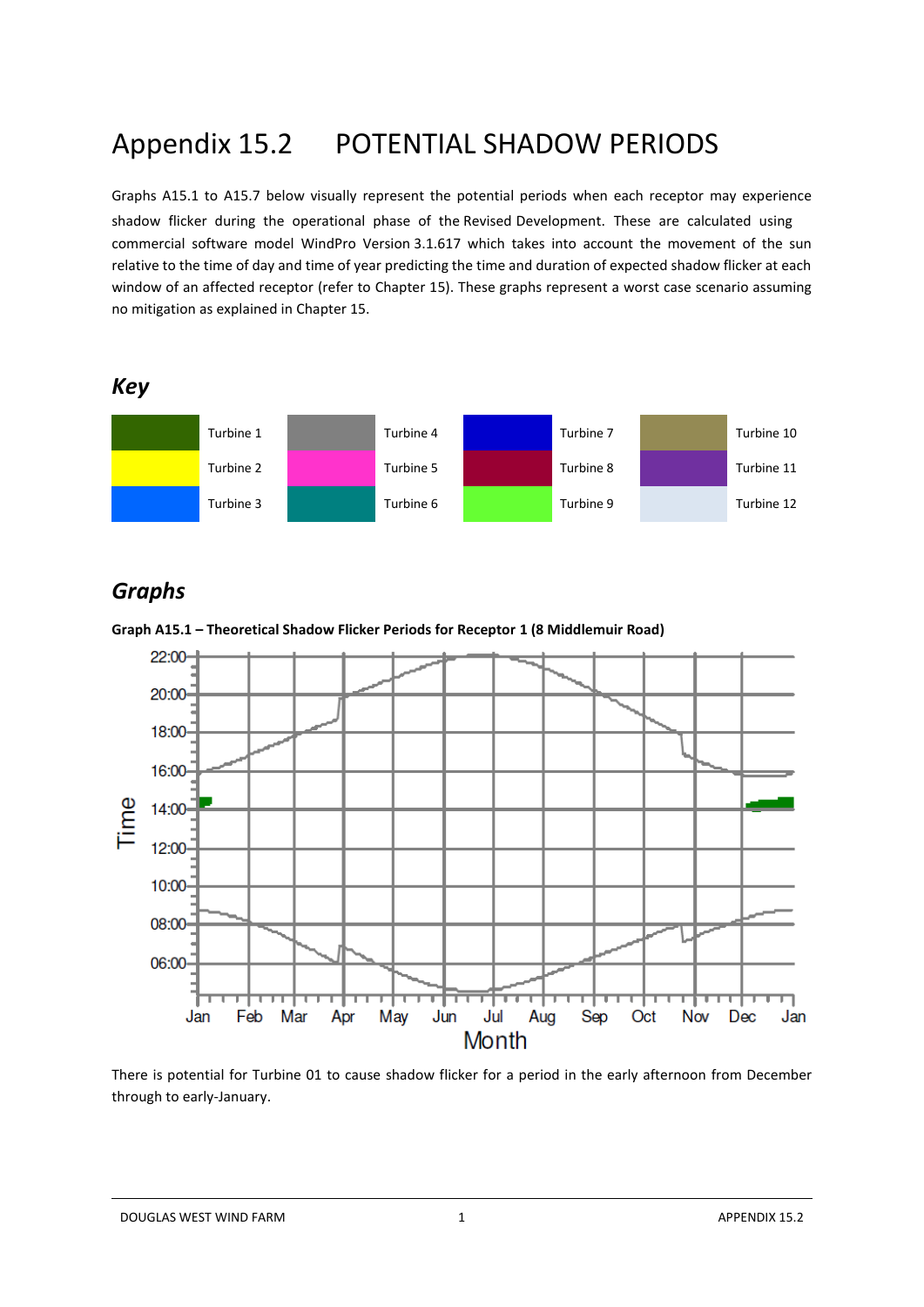

**Graph A15.2 – Theoretical Shadow Flicker Periods for Receptor 2 (Braehead)** 

There is potential for Turbine 01, 06 and 07 to cause shadow flicker for a period in the early morning (T06 and T07) mid-afternoon (T01) from late November through to mid-January.



**Graph A15.3 – Theoretical Shadow Flicker Periods for Receptor 3 (West Toun House)** 

There is potential for Turbines 02, 03, 04, 05, 06 and 08 to cause shadow flicker in the afternoons from early-October through to the early-March. There is potential for periods of shadow flicker overlap for Turbines 06 and 08 in December and Turbines 3 and 04 in late-March.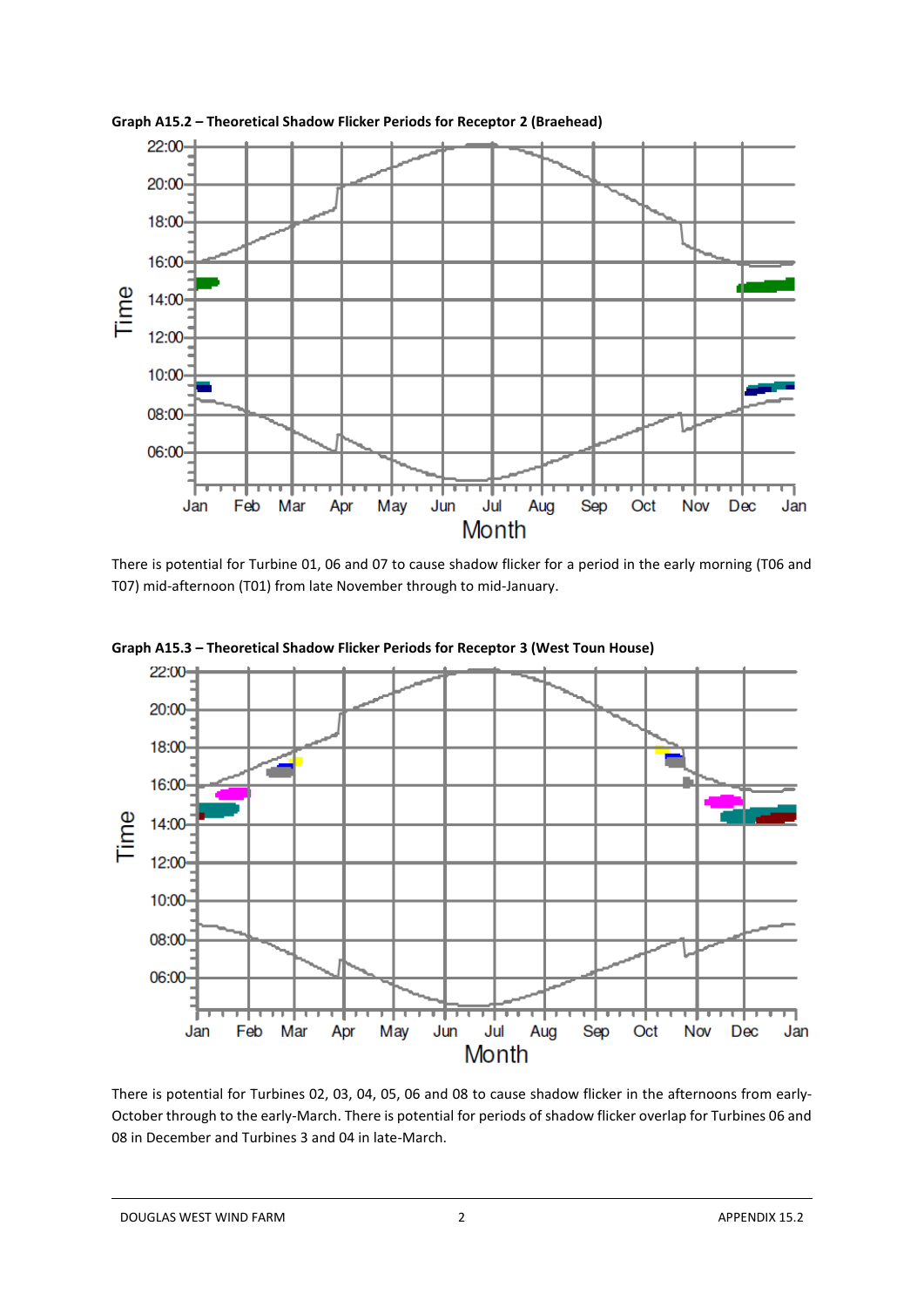

**Graph A15.4 – Theoretical Shadow Flicker Periods for Receptor 4 (Craigend)** 

There is potential for Turbines 01 to 08 to cause shadow flicker in the afternoons from the end of September through to mid-March. There is potential for periods of shadow flicker overlap for Turbines 06 and 08 in December, and for Turbines 01 to 04 in March.



**Graph A15.5 – Theoretical Shadow Flicker Periods for Receptor 5 (Westerhouse)** 

There is potential for Turbines 01 to 08 to cause shadow flicker in the afternoons from the end of September through to mid-March. There is potential for periods of shadow flicker overlap for Turbines 06 and 08 in December, and for Turbines 01 to 04 in March.